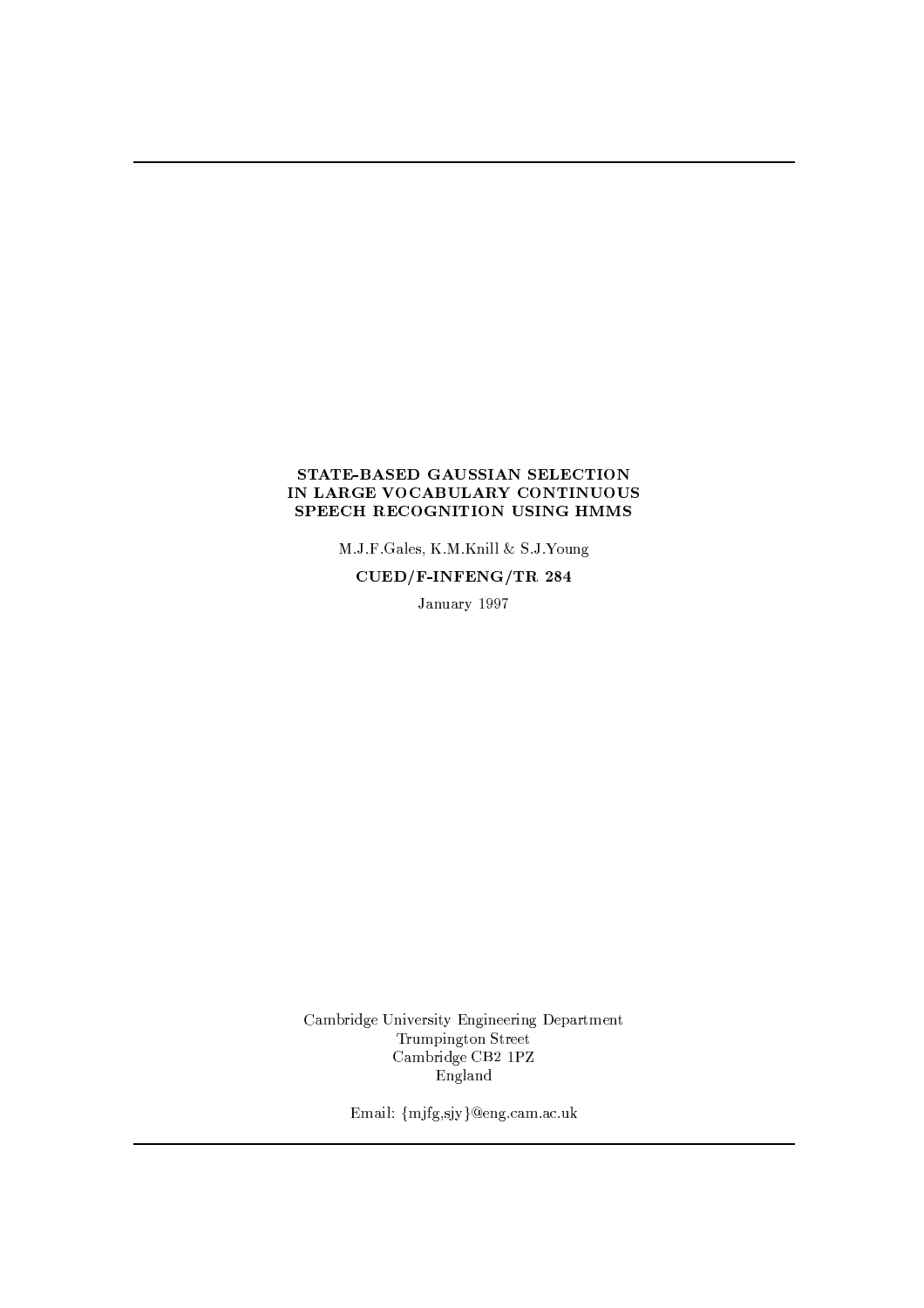## Abstract

This paper investigates the use of Gaussian Selection (GS) to increase the speed of a large vocabulary speech recognition system. Typically 30-70% of the computational time of a HMMbased speech recogniser is spent calculating probabilities. The aim of GS is to reduce this load by dividing the acoustic space into a set of clusters and associating a "short-list" of Gaussians with each of these clusters. Any Gaussian not in the short-list is simply approximated. This paper examines new techniques for obtaining "good" short-lists. All the new schemes make use of state information, specifically which state each of the components belongs to. In this way a maximum number of components per state may be specified, hence reducing the size of the short-list. The first technique introduced is a simple extension of the standard GS one, which uses this state information. Then, more complex schemes based on maximising the likelihood of the training data are proposed. These new approaches are compared with the standard GS scheme on a large vocabulary speech recognition task. On this task, the use of state information reduced the percentage of Gaussians computed to 10-15%, compared with 20-30% for the standard GS scheme, with little degradation in performance.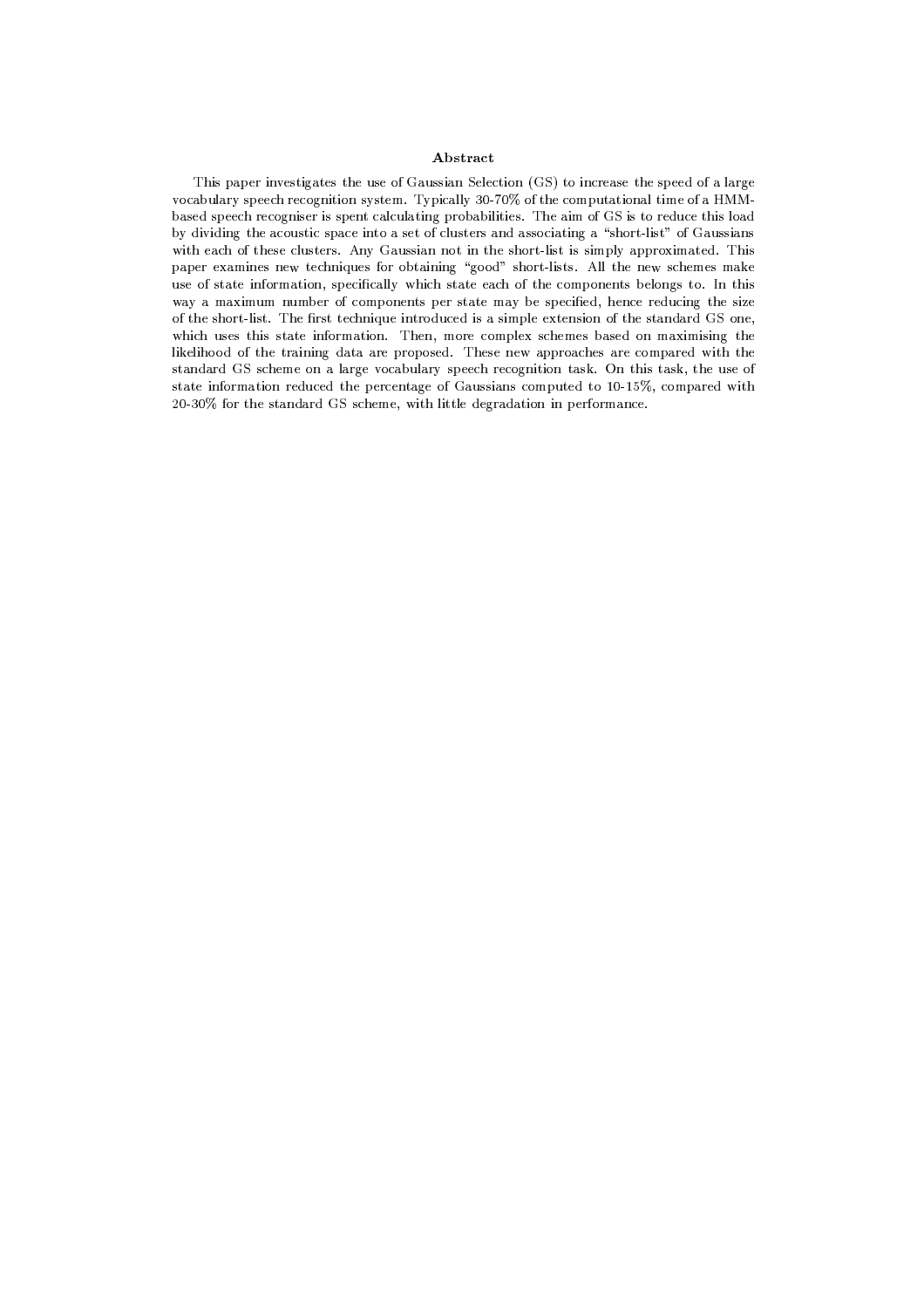## Introduction  $\mathbf{1}$

High accuracy large vocabulary continuous speech recognition (LVCSR) HMM-based systems have been developed in recent years. These systems tend to operate at several times real-time and this is not practical for most applications. Techniques are therefore required to reduce the decoding time to faster than real-time, while maintaining, or staying close to, the same level of accuracy. A significant contribution (between 30 to 70%) to the computational load of LVCSR systems comes from the state likelihood calculation. This is a result of the need to use multiple components in a state. Anywhere from 8 to 64 components are typically used and each component requires evaluating separately in order to determine the overall likelihood. Gaussian Selection (GS) was first proposed by Bocchieri [3] in order to reduce this computation, thus reducing decode time. This paper attempts to refine the GS technique in order to make further reductions.

The motivation behind GS is as follows. If an input vector is an outlier with respect to a component distribution, i.e. it lies on the tail of the distribution, then the likelihood of that component producing the input vector is very small. This results in the likelihood of the input frame per-component within a state having a large dynamic range, with one or two components tending to dominate the state likelihood for a particular input vector. Hence, the state likelihood could be computed solely from these components without a noticeable loss in accuracy. GS methods attempt to efficiently select these components, or a subset containing them, at each frame.

In the method proposed by Bocchieri [3], the acoustic space is divided up during training into a set of vector quantised regions. Each component is then assigned to one or more VQ codewords. During recognition, the input speech vector is vector quantised. Only the likelihood of the input frames given components associated with the VQ codeword corresponding to the observation vector are computed exactly and the remaining likelihoods are approximated. In Bocchieri's work, the VQ codebooks were generated by clustering the Gaussian components. An alternative data-driven approach was proposed by Murveit et al [8] where the codebooks were generated by clustering training data.

Alternative approaches to reducing the state likelihood computation have recently been proposed. These approaches perform a direct search during recognition to determine which components are close to the observation vector. Only the likelihood of the input frames given these components are fully computed. Unfortunately however, for many HMM systems the computation required to perform the search can match that of the state likelihood computation. Hence, these methods tend to suit systems that have either a single shared covariance [2], or a large number of components per state  $[5]$ .

This paper investigates the GS approach proposed by Bocchieri and focuses on methods for selecting the "best" short-list of Gaussians for each codeword. Section 2 reviews the standard GS scheme of Bocchieri, how the Gaussian codewords are generated and performance assessed. The following section describes how state information may be incorporated into the selection process. Section 4 details a refinement of this based on a maximum likelihood approach to GS. These schemes are evaluated on a standard large vocabulary speech recognition task, the unlimited vocabulary Hub 1 task from the 1994 ARPA evaluation [11].

## $\overline{2}$ **Gaussian Selection**

The first task in Gaussian selection is to generate a set of codewords, or clusters. Each of these codewords will then have an associated "short-list" of Gaussians which should be calculated when an input vector falls within that codeword cluster. The decrease in computational load is dependent on the size of this "short-list".

#### **Gaussian Cluster Generation**  $2.1$

For the work presented here a single codebook was used and the codewords were generated by clustering Gaussians during training as follows. A weighted Euclidean distance between the means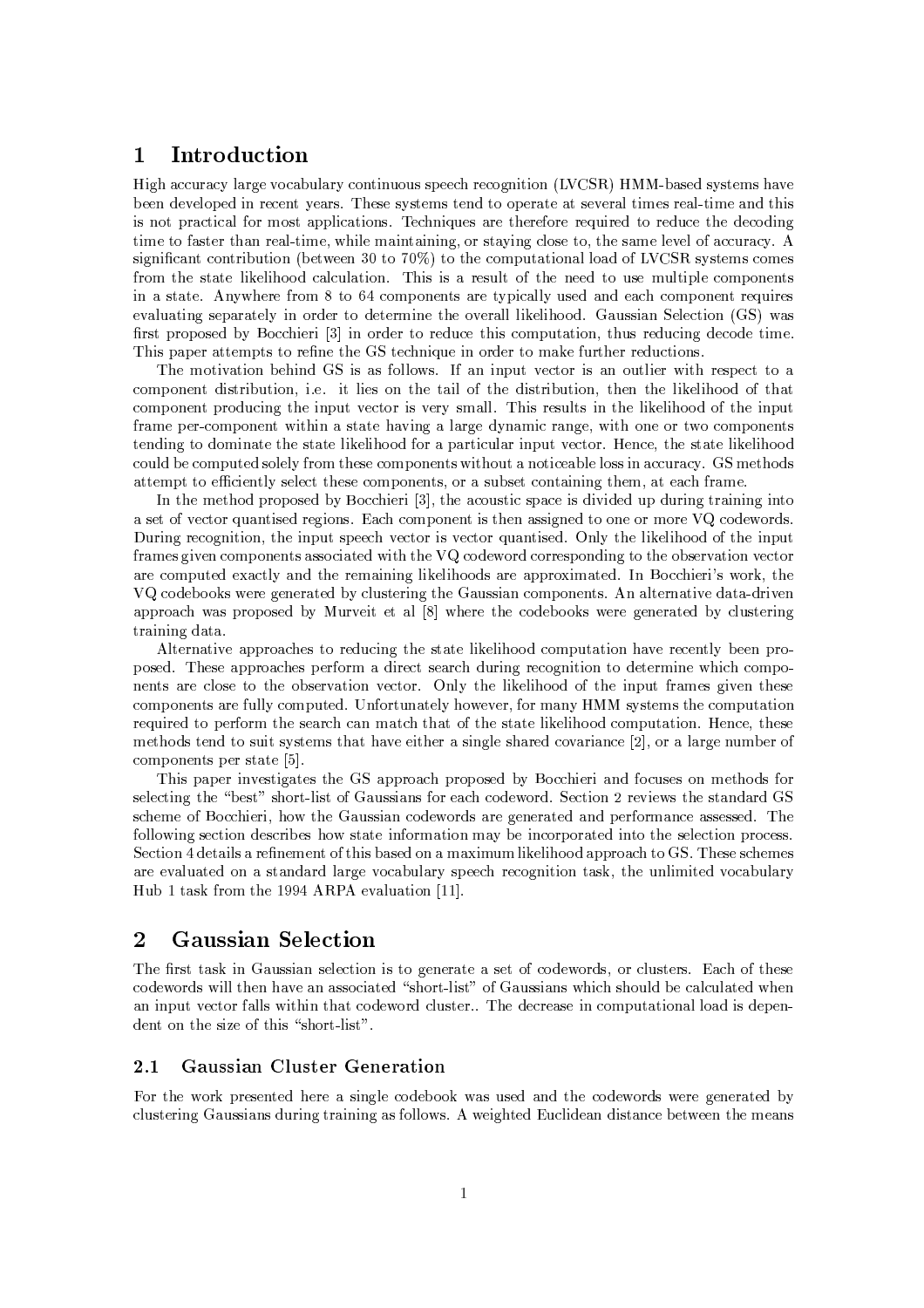was used to calculate the distance between the *i*th and *j*th Gaussians.

$$
\delta(\mu_i, \mu_j) = \frac{1}{K} \sum_{k=1}^{K} \left\{ w(k) (\mu_i(k) - \mu_j(k)) \right\}^2 \tag{1}
$$

where K is the feature vector dimension,  $\mu_i(k)$  is the kth component of vector  $\mu_i$ , and  $w(k)$  is equal to the inverse square root of the  $k$ th diagonal element of the average of the covariances of the Gaussian set  $\mathcal{N}(\mu_m, \Sigma_m)$ ,  $m = 1, ..., M$ , where  $\Sigma_m$  is the diagonal covariance of the mth Gaussian component. Using this metric, a clustering procedure based on the Linde-Buzo-Gray [7] algorithm was applied to minimise the average (per Gaussian component) distortion,  $\delta_{avg}$ ,

$$
\delta_{avg} = \frac{1}{M} \sum_{m=1}^{M} \left\{ \min_{\phi=1}^{\Phi} \delta(\mu_m, \mathbf{c}_{\phi}) \right\} \tag{2}
$$

where M is the number of Gaussian components in the model set,  $\Phi$  is the number of clusters (pre-defined), and  $c_{\phi}$  is the centre (codeword) of the  $\phi$ th cluster  $\chi_{\phi}$ ,

$$
\mathbf{c}_{\phi} = \frac{1}{size(\chi_{\phi})} \sum_{m \in \chi_{\phi}} \mu_m, \phi = 1, \dots, \Phi
$$
 (3)

In all schemes, it is necessary to assign each observation vector (i.e. speech input vector) to one of the clusters during recognition in order to select the Gaussian short-list to evaluate. The appropriate cluster is selected by determining the cluster centroid,  $c_{\phi}$ , which minimises the weighted Euclidean distance to the observation vector,  $o(t)$ , at time t,

$$
\chi_t = \arg\min_{\chi_{\phi}} \delta(\mathbf{o}(t), \mathbf{c}_{\phi})
$$
\n(4)

In some of the Gaussian selection schemes proposed here it is also necessary to assign the training data to one of the clusters. Although the same cluster selection scheme may be used, there is also the option of using a softmax assignment. Hence for generality when describing the various Gaussian selection schemes, the cluster selection will be described in terms of a "probability"  $p(\chi_{\phi}|\mathbf{o}(t))$ . However, in all experiments described in this work a hard assignment as determined by equation 4 was actually used.

#### $2.2$ **Standard Gaussian Selection**

If a Gaussian short-list for cluster  $\chi_{\phi}$ ,  $\nu_{\phi}$ , was generated solely from the Gaussians used in the cluster generation, the clusters would be disjoint. When used in recognition, errors would then be likely since the likelihood of some Gaussians close to the input feature vector but not in the selected cluster would be excluded from the full computation. To avoid this, clusters share Gaussians as follows. Given a threshold  $\Theta \geq 0$ , an input feature vector, **o**, is said to fall on the tail of the mth Gaussian if

$$
\frac{1}{K} \sum_{k=1}^{K} \frac{(o(k) - \mu_m(k))^2}{\sigma_m^2(k)} \gg 1
$$
\n(5)

where  $\sigma_m^2(k)$  is the *i*th diagonal element of  $\Sigma_m$ . Thus, if the cluster centroid is taken to be a typical input feature vector the Gaussian short-list,  $\nu_{\phi}$ , of codeword  $\chi_{\phi}$ , can be defined as consisting of all Gaussians such that [3]

$$
G(m) \in \nu_{\phi} \quad \text{iff} \quad \frac{1}{K} \sum_{k=1}^{k} \frac{(c_{\phi}(k) - \mu_m(k))^2}{\sigma_{avg}^2(k)} \leq \Theta \tag{6}
$$

where  $\sigma_{avg}^2(i)$  is the *i*th diagonal element of the matrix of the average covariance of all Gaussians in the system and  $G(m)$  indicates component m of the standard recognition system.

An alternative method for determining which Gaussians are to be in the short-list is to use

$$
G(m) \in \nu_{\phi} \text{ iff } \frac{1}{K} \sum_{k=1}^{K} \frac{(c_{\phi}(k) - \mu_m(k))^2}{\sqrt{(\sigma_{avg}^2(k)\sigma_m^2(k))}} \leq \Theta \tag{7}
$$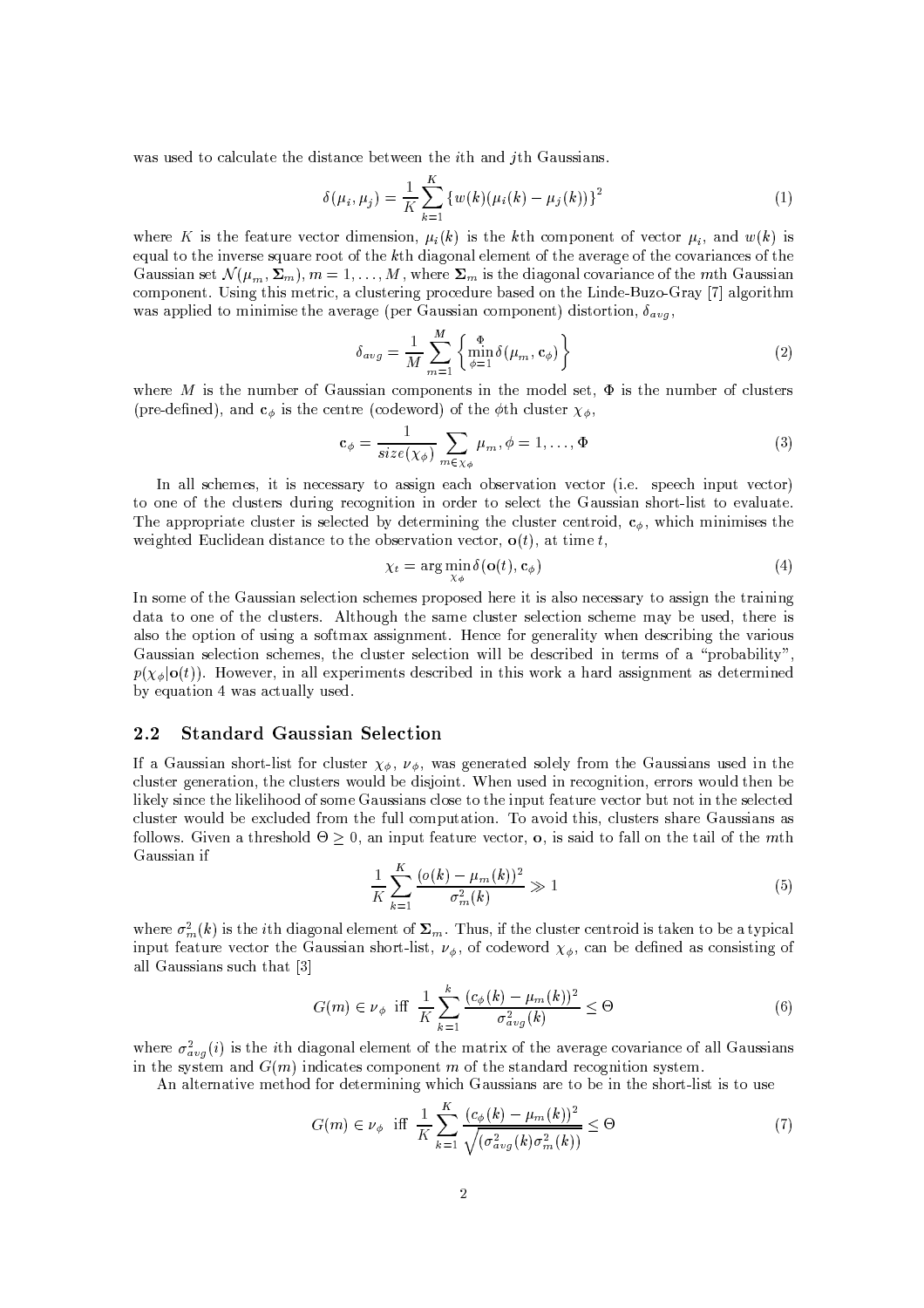where  $\sigma_{avg}^2(k)$  is the kth diagonal element of the average covariance of all the components in the HMM set, and  $\sigma_m^2(k)$  the same for the mth component. The advantage of this measure is that components with large variances are encouraged to be assigned to a cluster and this has been shown to perform better than the scheme described by equation 6 [6] <sup>1</sup>. This scheme, which is referred to as Standard Gaussian Selection (SGS), is used here to provide a performance baseline.

#### **Gaussian Selection Performance** 2.3

The performance of the various Gaussian selection schemes is assessed in terms of both the recognition performance and the reduction in the number of Gaussian components calculated. This reduction, the computation fraction,  $C$ , is defined as

$$
C = \frac{G_{new} + VQ_{comp}}{G_{full}}\tag{8}
$$

where  $G_{new}$ ,  $G_{full}$  are the average number of Gaussians calculated per frame in the GS and full system respectively, and  $VQ_{comp}$  the number of computations required to calculate the VQ index. The latter is dependent on the size of the codebook and search technique used. A number of techniques exist to efficiently select the codeword (such as [10]) so the contribution of  $VQ_{comp}$  to the computation fraction is minimal. For these reasons, in this paper performance is assessed only in terms of the number of Gaussians calculated compared to the standard recognition system, that is  $VQ_{comp} = 0$  in equation 8.

### **State-based Gaussian Selection** 3

The choice of  $\Theta$  in equation 7 controls the average size of the Gaussian short-list. Efficiency improves with reductions in  $\Theta$  because fewer Gaussian likelihoods have to be computed during recognition. However, there is a trade-off with the recognition accuracy. For states with at least one component assigned to a selected cluster, errors can occur if some components that make a significant contribution to a state likelihood are not contained in that cluster. Further errors can occur due to 'state flooring' which occurs when no components from a state are assigned to the selected cluster the state likelihood is simply given a discrete approximate value. Since it is possible for an input vector to be an outlier with respect to all the component distributions of a state on the optimal path, the state flooring chosen can be crucial to maintaining accuracy.

A good cluster assignment is therefore one which assigns all, or most of, the components that contribute significantly to state likelihoods for that region of acoustic space, while assigning as few non-contributing components as possible. It is not possible to satisfy this "good" clustering requirement with the previous schemes, as no account was made of which state the component belonged to. The concept of retaining the component to state information is therefore introduced (based on preliminary work in [6]). This scheme will be referred to as State-Based Gaussian Selection (SBGS). SBGS allows a maximum number of components associated with each state to be defined using the following selection routine

$$
G(jm) \in \nu_{\phi} \text{ iff } G(jm) \in \arg\min_{m}(n) \{D(G(jm), \mathbf{c}_{\phi})\} \tag{9}
$$

where  $G(jm)$  is the component m of state j,  $D(G(jm), \mathbf{c}_{\phi})$  represents the "distance" from  $G(jm)$ to the cluster centroid  $c_{\phi}$  and for this work is the same measure as used in equation 7, and  $\arg \min_{m} \{n\}$  represents selecting the minimum *n* components according to the selected distance measure. There is also an added constraint that  $D(G(im), c_{\phi}) < \Theta$ .

It is preferable to assign more components to the states which are seen often in the training data and fewer to those seen less. Assuming that the components with data often assigned to a particular cluster will sit nearer to the cluster center, those states with components near to the center of cluster need to be modelled more accurately. This requirement is most easily achieved using a "multi-ring" approach. Thus, if the closest component of state j to the cluster centroid  $c_{\phi}$ 

<sup>&</sup>lt;sup>1</sup>Equation 7 shows the distance measure used for this work and the work described in [6] (termed the classweighted distance measure). The equation given in [6] is incorrect.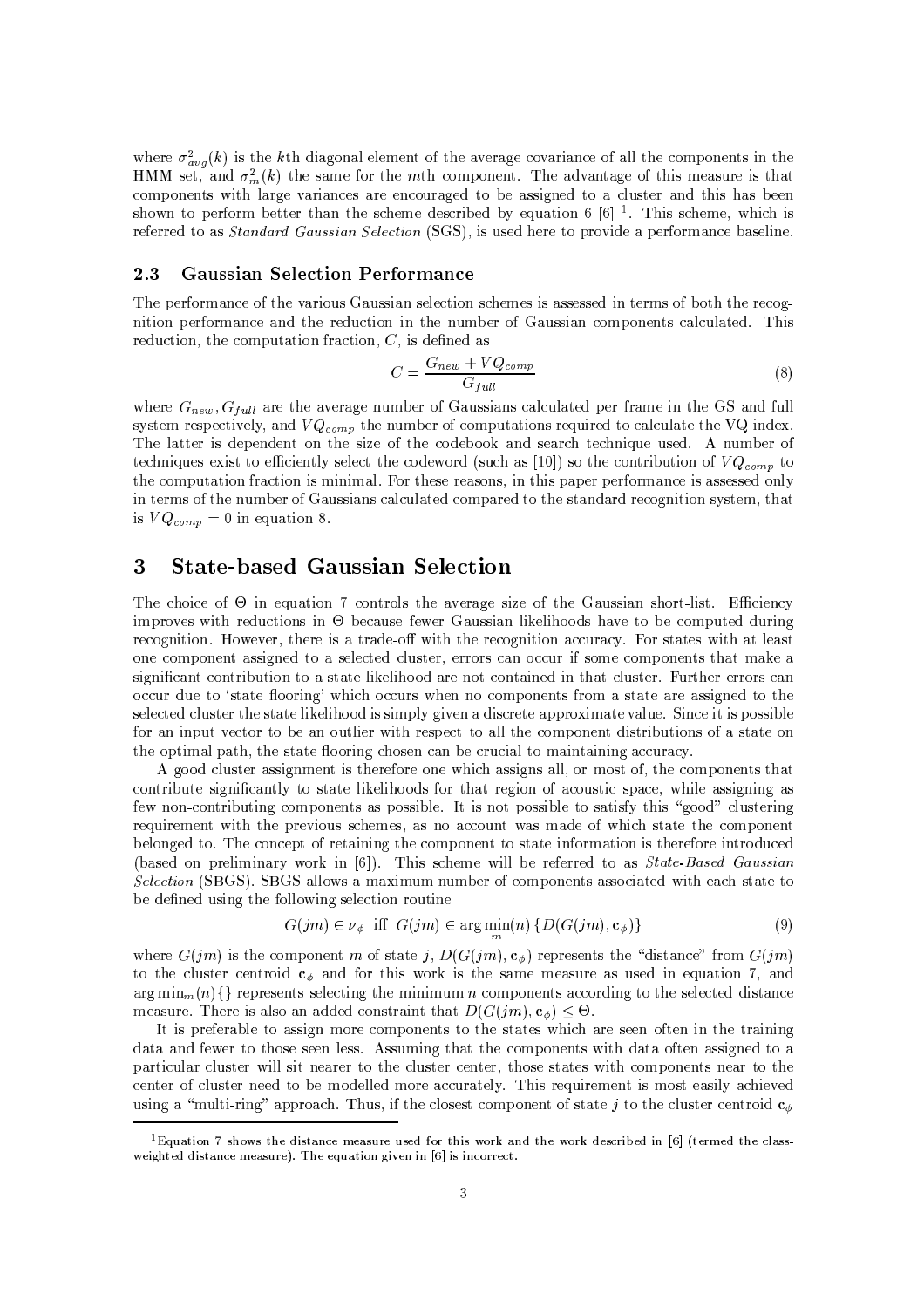is less than threshold  $\Theta_1$  then the maximum number of components in the short-list associated with that state is  $N_1$ . A second threshold  $\Theta_2$ , where  $\Theta > \Theta_2 > \Theta_1$ , is then used to give a maximum number of components for states whose closest component falls between  $\Theta_1$  and  $\Theta_2$ . This is simply described by the following algorithm for selecting the maximum number of components  $n$ in equation 9

if 
$$
(\min_m \{D(G(jm), \mathbf{c}_{\phi})\} \leq \Theta_1)
$$
 then  
\n $n = N_1$   
\nelse if  $(\min_m \{D(G(jm), \mathbf{c}_{\phi})\} \leq \Theta_2)$  then  
\n $n = N_2$   
\nelse  
\n $n = 0$ 

where  $N_1 \ge N_2 \ge 0$ , with the constraint throughout that for all selected components  $D(G(jm), c_0) \le$  $\Theta_2$ . Thus  $\Theta_2$  controls which states are to be "floored" and  $\Theta_1$  controls which states are more accurately modelled. This is a simple two-ring approach, though of course more complex functions may be used.

### **Maximum Likelihood Gaussian Selection** 4

#### $4.1$ **Selection Process**

Gaussian selection aims to select the set of Gaussians that will best model the data that will be assigned to a particular cluster during recognition. The Gaussian selection techniques described above base this selection purely on distance from the cluster centroid. This is clearly sub-optimal since it requires two crude assumptions to be made. First, the centroid is assumed to be representative of the acoustic realisations of each Gaussian associated with that cluster. However, since Gaussians from many different phonetic contexts will usually be assigned to the same cluster, the associated data frames may differ substantially. Thus, the cluster centroid may be a poor representation of the data from a particular context. Second, the choice of Gaussians takes no account of their ability to model the data. For example the actual distribution may be bimodal, with one peak near the center of the cluster and the second further out. Simply choosing the closest components to the cluster center will not well model the data in this case.

To overcome these problems an alternative scheme, Maximum Likelihood Gaussian Selection (MLGS) is proposed. The aim of this scheme is to select the set of Gaussians that minimise the difference in likelihood of the training data between the standard and Gaussian selected systems<sup>2</sup>. Thus, the Gaussian short-list for state j and cluster  $\chi_{\phi}$ ,  $\hat{\nu}_{\phi}$ , is selected according to

$$
\hat{\nu}_{\phi} = \arg \min_{\nu_{\phi}} \left\{ \sum_{t=1}^{T} \gamma_j(t) p(\chi_{\phi} | \mathbf{o}(t)) \log \left( \sum_{m=1}^{M_j} w_{jm} \mathcal{N}(\mathbf{o}(t); \mu_{jm}, \Sigma_{jm}) \right) - \sum_{t=1}^{T} \gamma_j(t) p(\chi_{\phi} | \mathbf{o}(t)) \log \left( \sum_{G(jm) \in \nu_{\phi}} w_{jm} \mathcal{N}(\mathbf{o}(t); \mu_{jm}, \Sigma_{jm}) \right) \right\}
$$
(10)

where  $M_j$  is the number of components in state j and

$$
\gamma_j(t) = p(q_j(t)|\mathbf{O}_T) \tag{11}
$$

where  $q_i(t)$  denotes the occupation of state j at time t. This probability is computed from the system with no Gaussian selection. Hence the basic criterion for selecting components for the shortlist is to choose the set that minimises the loss in likelihood between the standard no Gaussian selection system and the new Gaussian selection system with the assumption that the frame-state alignments do not significantly alter.

<sup>&</sup>lt;sup>2</sup>These are not really likelihoods, but auxiliary function values. It is therefore assumed for this work that the frame-state alignment will be the same for both the full and Gaussian selected scheme.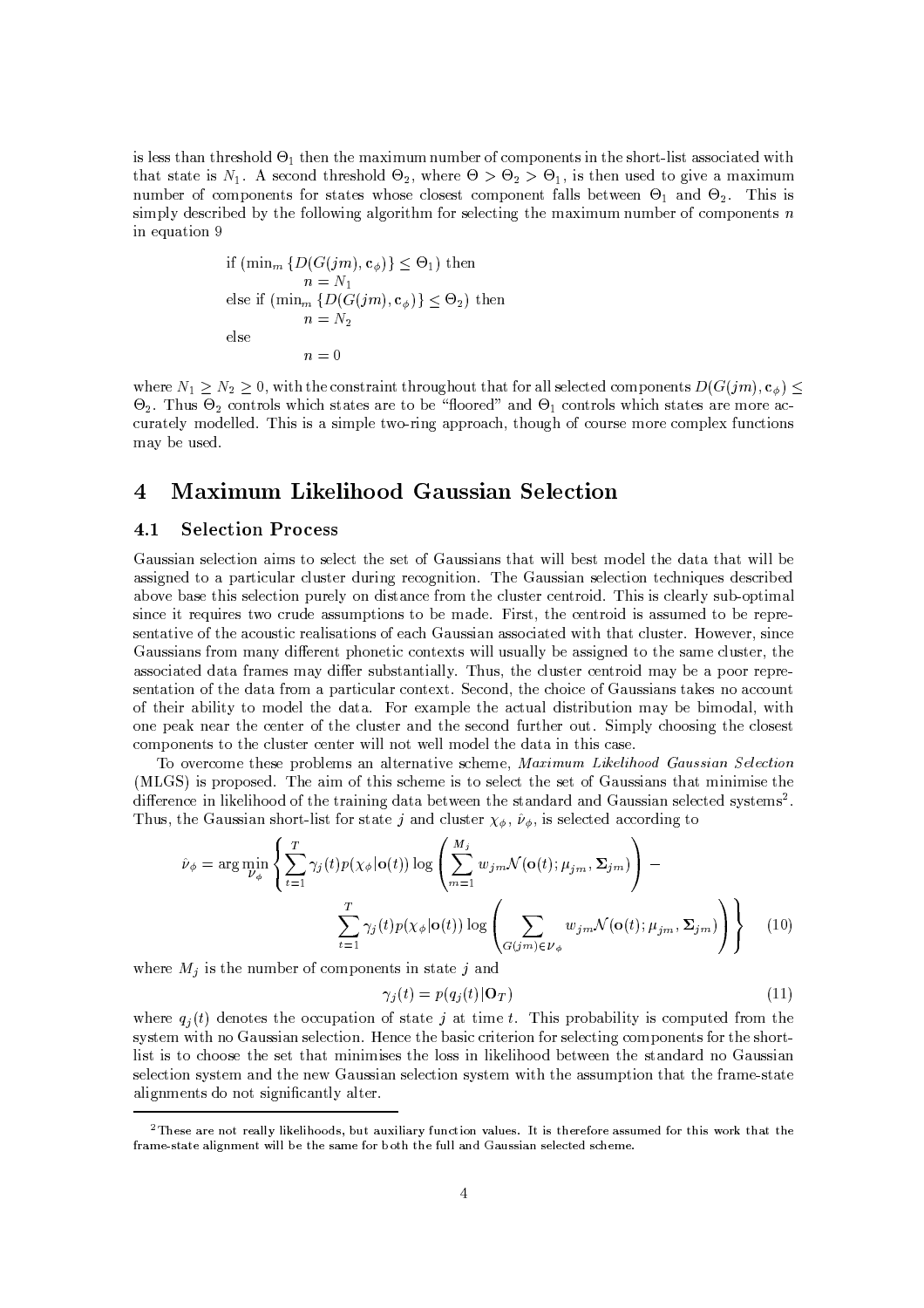Given that components may only be left out, the Gaussian short-list that maximises the probability of the training data, will be the one that minimises equation  $10^3$ . To find the "true" best set of components requires checking through all possible combinations of the required number of Gaussians. The ordering of the groups of components is then based on the likelihood scores. This may be done, but for many systems quickly becomes impractical<sup>4</sup>. Appendix A describes an algorithm which closely approximates this desired scheme.

For practical applications, however, a simpler implementation strategy is desirable. If it is assumed that for a state-cluster pairing, the associated data is well modelled by the *n* components from that state with the highest likelihood, then the selection process becomes

$$
G(jm) \in \nu_{\phi} \text{ iff } G(jm) \in \arg\max_{m} (n) \left\{ \sum_{t=1}^{T} \gamma_j(t) p(\chi_{\phi} | \mathbf{o}(t)) \log (w_{jm} \mathcal{N}(\mathbf{o}(t); \mu_{jm}, \Sigma_{jm})) \right\} \tag{12}
$$

Although this approximate scheme is only guaranteed to yield the maximum likelihood solution when a single component is to be selected, it is computationally very efficient. It also requires relatively little memory, since it is only necessary to store the probability of the state-cluster pairing for each component-cluster pairing. It is this implementation of maximum likelihood Gaussian selection that is used in this work and is referred to as MLGS.

A simple alternative scheme, not based on likelihoods, which attempts to improve the modelling of the data from the state-cluster pairing is to use the occupancy counts. Here

$$
G(jm) \in \nu_{\phi} \text{ iff } G(jm) \in \arg\max_{m} (n) \left\{ \sum_{t=1}^{T} \gamma_{jm}(t) p(\chi_{\phi} | \mathbf{o}(t)) \right\} \tag{13}
$$

where

$$
\gamma_{j m}(t) = p(q_{j m}(t) | \mathbf{o}_T) \tag{14}
$$

and  $q_{jm}(t)$  indicates "being in" component m of state j at time t. Again this probability is calculated using the standard, no Gaussian selection, system. This selects the set of components with the greatest occupancy for that cluster-state pairing. The example of bimodal distributions is therefore well handled as the components "nearest" the two maxima should have higher occupancy counts. Unfortunately in this scheme the data from components with low occupancy counts is completely ignored when selecting the components for the short-list. This will be referred to as Occupancy Gaussian Selection (OGS).

#### 4.2 Handling Limited Training Data

It has so far been implicitly assumed that there is an infinite amount of training data. Thus all state-cluster pairs that are ever feasible will have non-zero occupancies. Of course in reality this is not the case. For most large vocabulary systems the number of components and states is selected to make best use of the available training data. It is therefore very unlikely that all feasible pairings will be observed. However what can be stated is that the most likely pairings are liable to occur in the training data.

In most systems the vast majority of the occupancies for these state-cluster pairings will be zero. Additionally many of these pairings will have very low counts making them very poor estimates of the true<sup>5</sup> data associated with the state-cluster pairing. Hence basing a selection process on such state-cluster pairings may result in a "poor" short-list. However the problem of robust estimates is a standard one in speech recognition and many of the standard techniques used for robustly building large vocabulary systems may be used here. Appendix B describes how decision trees may be used for this task.

<sup>&</sup>lt;sup>3</sup>This assumes that a well trained initial model set is used.

<sup>&</sup>lt;sup>4</sup> Suppose that 4 components are to be selected from each 12 component state. In this case, there are 495  $(\frac{2!}{4!8!})$ combinations to consider for each state-cluster pairing. This also assumes that it is known a-priori the number of components required for the particular pairing.

 ${}^{5}$ In the sense of the data associated with an infinitely large training database.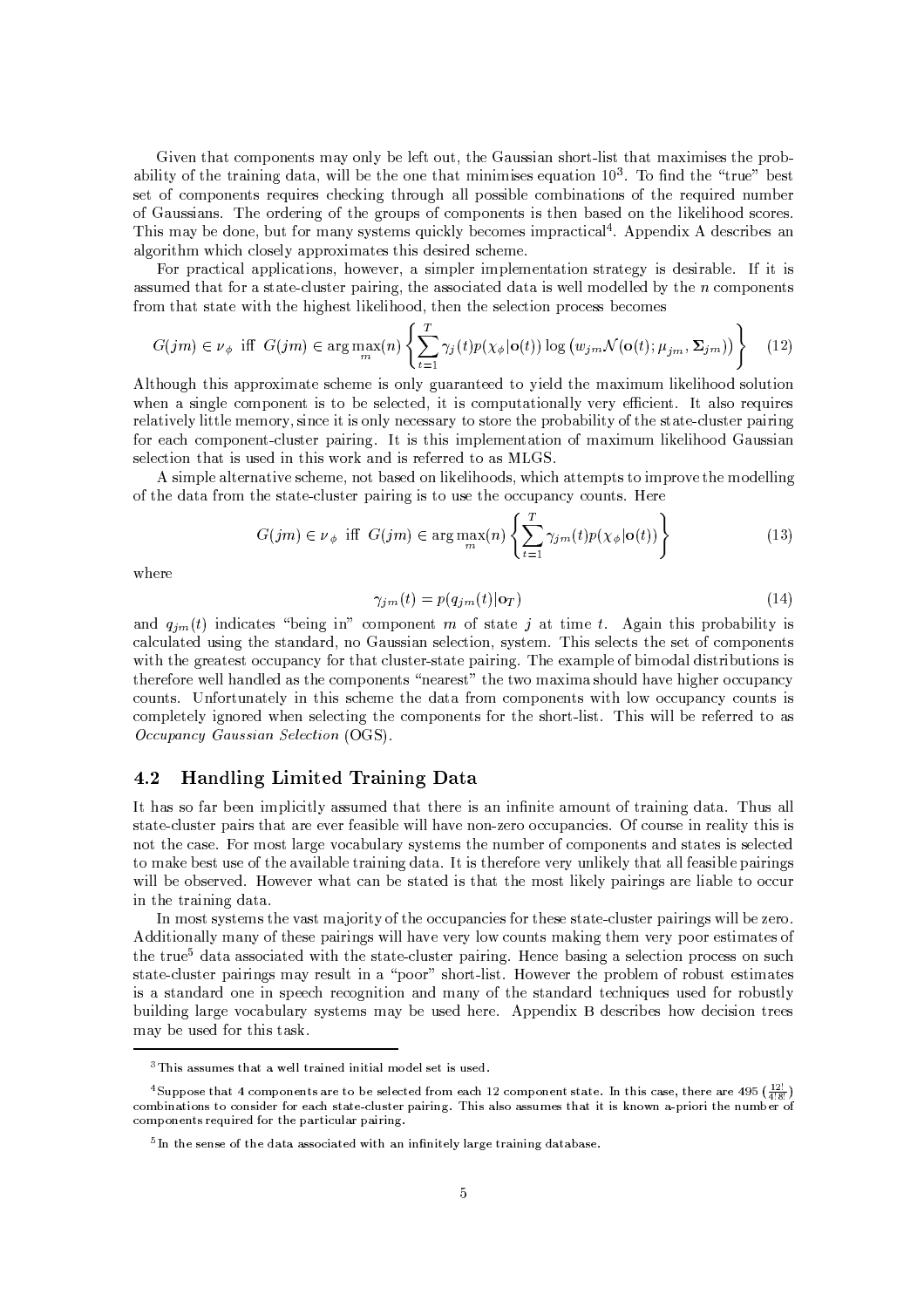In the work presented here, however, a simple backing-off scheme is used whereby each statecluster pairing is only used without any modification if there is "sufficient data". At this most specific level, the context-dependent level, the determination of "sufficient data" is simply based on a minimum occupancy measure,  $l_d$ . For those states exceeding this threshold the selection process is the same as equation 12. Unfortunately many state-cluster pairings will have low occupancy counts and for these pairings it is necessary to back-off to the context-independent level. If all contexts of each phone have the same HMM topology, then each state may be separately considered at the context-independent level. For MLGS the short-list selection process is then based on

$$
G(jm) \in \nu_{\phi} \text{ iff } G(jm) \in \arg\max_{m} (n) \left\{ \sum_{k \in \mathbf{s}(j)} \sum_{t=1}^{T} \gamma_k(t) p(\chi_{\phi} | \mathbf{o}(t)) \log (w_{jm} \mathcal{N}(\mathbf{o}(t); \mu_{jm}, \Sigma_{jm})) \right\}
$$
(15)

where  $s(j)$  indicates the list of all states associated with the same monophone as state j and in the same state position. Again a minimum occupancy threshold,  $l_i$ , may be used to determine whether there is sufficient data at this stage. If there is still insufficient data it is necessary to back-off to the cluster level. Here all data associated with a particular cluster is used in the selection process. At this stage there is little useful temporal information in the state position, so all the states are combined together. The selection process now becomes

$$
G(jm) \in \nu_{\phi} \text{ iff } G(jm) \in \arg\max_{m} (n) \left\{ \sum_{t=1}^{T} p(\chi_{\phi} | \mathbf{o}(t)) \log (w_{jm} \mathcal{N}(\mathbf{o}(t); \mu_{jm}, \Sigma_{jm})) \right\} \tag{16}
$$

The short-list generated using equation 16 is the same as that which would be produced if SBGS were used with a likelihood distance measure. It is not possible to sensibly back-off any further.

This simple backing-off scheme has been described in terms of the MLGS scheme. It is not appropriate for the OGS scheme as it would be necessary to select which of the components in the state to assign the occupancy of the additional backed-off data. This may be done, using either of the assignment schemes described in appendix A, but is not considered here. In this work OGS is only used to select components at the context-dependent level, all other selection is based on the MLGS scheme.

#### **Number of Gaussians Required** 4.3

The SBGS scheme uses a varying number of Gaussians for each state depending on how "close" the nearest component for a state was to the cluster centroid. A similar scheme is used in MLGS. When considering the total likelihood of the training data, rather than one state at a time, it is logical to assign more components to commonly occurring states than less commonly occurring ones. This may be calculated more explicitly in the MLGS scheme as the state-cluster occupancy counts may be calculated. So now the number of components may be directly related to the statecluster occupancies. However there is a problem with this approach. For state-component pairings that seldom occur the occupancy counts will be very "noisy" and as such a poor measure of which states to "floor" completely. For the experiments carried out here state flooring was determined simply by how "close" a Gaussian was to the cluster centroid.

For the MLGS scheme with backing-off described here the maximum number of Gaussians was determined in the following way. For each state-cluster pairing, state j and cluster  $\chi_{\phi}$ ,

if 
$$
\left(\sum_{t=1}^{T} \gamma_j(t)p(\chi_{\phi}|\mathbf{o}(t)) > l_d\right)
$$
 then  
\n
$$
n = N_1
$$
  
\nelse if 
$$
\left(\sum_{k \in \mathbf{s}(j)} \sum_{t=1}^{T} \gamma_k(t)p(\chi_{\phi}|\mathbf{o}(t)) > l_i\right)
$$
 then  
\n
$$
n = N_2
$$
  
\nelse if 
$$
\left(\min_m \{D(G(jm), \mathbf{c}_{\phi})\} \leq \Theta\right)
$$
  
\n
$$
n = N_3
$$
  
\nelse  
\n
$$
n = 0
$$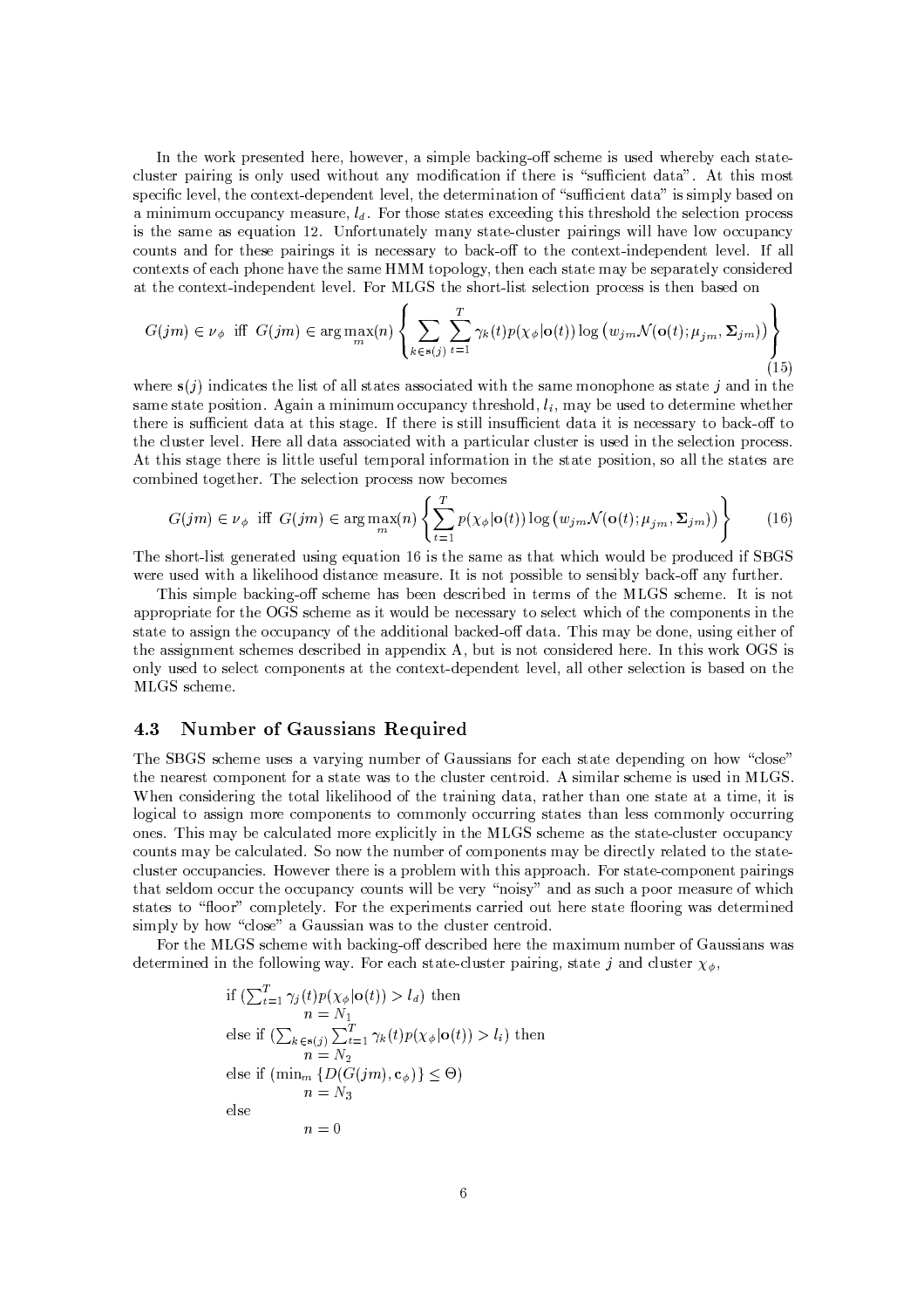This is a very simple scheme for selecting the number of Gaussians required. If more complex schemes are used, such as those described in appendix A, it is possible to explicitly calculate the contribution of each component to the likelihood score of the training data.

In common with all other GS schemes, there is the question of how to deal with the floored states and, to a lesser extent, the floored components. For all the experiments carried out in this paper a simple fixed value was used for all the floored components. To obtain the contribution of each floored component to the state likelihood, this value is scaled by the component weight. Hence the likelihood of a floored state is the same fixed value. The floor value used in this work was not optimised for the specific task chosen.

## $\overline{5}$ **Experiments and Results**

#### **System Descriptions**  $5.1$

The HTK standard large vocabulary speech recognition system was used to compare the performance of the various Gaussian selection schemes. This was configured as a gender-independent cross-word-triphone mixture-Gaussian tied-state HMM system identical to the "HMM-1" model set used in the HTK 1994 ARPA evaluation system [11]. The acoustic training data consisted of 36493 sentences from the SI-284 WSJ0 and WSJ1 sets, and the LIMSI 1993 WSJ lexicon and phone set were used. The system was trained using decision-tree-based state-clustering [12] to define 6399 speech states. A 12 component mixture Gaussian distribution was then trained for each tied state to give a total of about 6 million parameters. The speech data was parameterised into 12 MFCCs,  $C_1$  to  $C_1$ , along with normalised log-energy and the first and second differentials of these parameters. This yielded a 39-dimensional feature vector to which cepstral mean normalisation was applied.

The data used for evaluation were the ARPA 1994 H1 development and evaluation test sets. The 1994 ARPA H1 task is an unlimited vocabulary task recorded in a clean<sup>6</sup> environment. A 65k word list and dictionary were used with a trigram language model as described in [11]. All decoding used a dynamic-network decoder [9] which can either operate in a single-pass or rescore pre-computed word lattices. For efficiency reasons, the results presented here are based on lattice rescores. This means that the percentage of Gaussians calculated is higher than would be the case if a full recognition run was used.

#### $5.2$ **Results**

| Selection scheme |             |   | Thresholds |  | Average Likelihood |
|------------------|-------------|---|------------|--|--------------------|
|                  | $N_2$<br>ロッ |   |            |  | (change per frame) |
|                  |             |   |            |  | 0.000              |
|                  |             |   |            |  |                    |
| SGS              | - 9         |   |            |  | $-0.021$           |
| <b>SBGS</b>      | 1.3         | ā | -9         |  | $-0.826$           |

Table 1: ARPA 1994 H1 task forced alignment likelihood change on the development data with 512 codewords

Initially performance was assessed by calculating the forced alignment likelihoods using the recognition from the standard system<sup>7</sup>. This allows the measure in equation 10 to be directly calculated.

<sup>&</sup>lt;sup>6</sup>Here the term "clean" refers to the training and test conditions being from the same microphone type with a high signal-to-noise ratio.

<sup>&</sup>lt;sup>7</sup>Strictly the state boundaries positions should be fixed in the alignment task. For the results in this work the state boundaries are allowed to move, so the figures given will be a slight overestimate of the "true" numbers. This is felt to be a second-order affect and is not expected to alter the relative values significantly.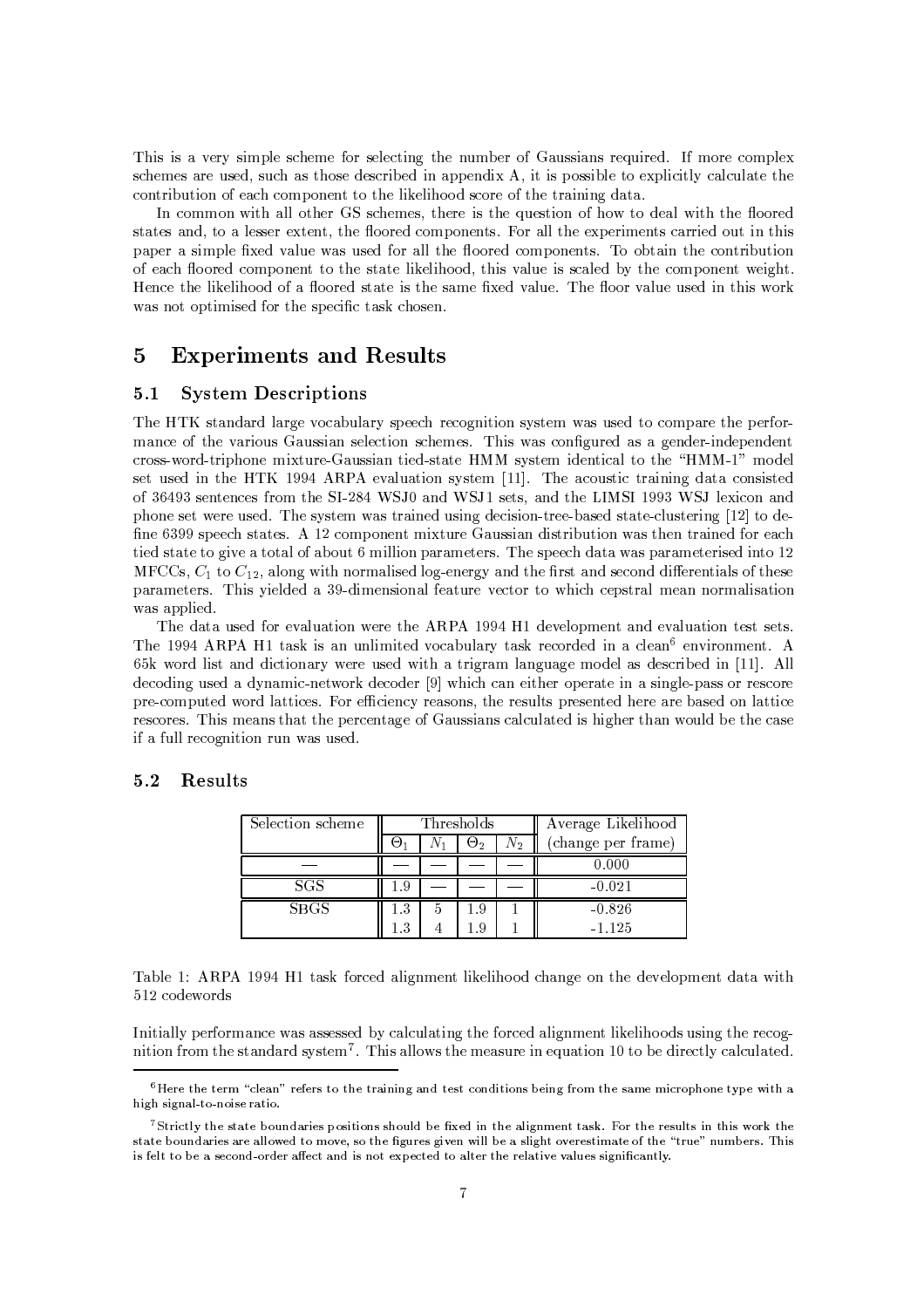Table 1 shows the results for SGS and SBGS schemes. The top line represents the performance of the standard no Gaussian selection system. Using SGS there is little degradation in likelihood score. This indicates that the use of tail thresholding schemes yield a good choice of Gaussians. Using SBGS reduced the likelihood score.

| Selection scheme | Thresholds          |  |            | H <sub>1</sub> Dev |            | H <sub>1</sub> Eval |            |            |
|------------------|---------------------|--|------------|--------------------|------------|---------------------|------------|------------|
|                  | $\Theta_1$          |  | $\Theta_2$ | $N_{2}$            | $\%$ Gauss | %Error              | $\%$ Gauss | $\%$ Error |
|                  |                     |  |            |                    | 100.0      | 9.57                | 100.0      | 9.20       |
| SGS              | . . 9               |  |            |                    | 36.0       | 9.72                | 35.6       | 9.27       |
| <b>SBGS</b>      | - 9                 |  | . . 9      |                    | 15.9       | 9.95                | 15.8       | 9.85       |
|                  | $\mathbf{Q}$<br>L.J |  | .9         |                    | 17.6       | 9.79                | 17.4       | 9.58       |

Table 2: ARPA 1994 H1 Task using SBGS recognition performance

The figures in table 1 indicate that SBGS removes some of the Gaussians that should be calculated, but gives no indication of how this affects performance. Table 2 shows recognition rate and percentage of Gaussians calculated. As expected the SGS scheme showed little degradation in performance, however 36% of the Gaussians were required to be calculated. Despite the drop in likelihood score, the degradation in recognition performance for the SBGS schemes was small. On the evaluation task using a two ring approach with 5 components in the inner ring, calculating only 17.4% of the Gaussians resulted in only a slight degradation of 3.3% in relative performance.

| Codewords | Thresh.  |      | %States Assign. |      |      |  |
|-----------|----------|------|-----------------|------|------|--|
|           |          |      |                 |      | φ    |  |
|           | $10.0\,$ | 50.0 | 11.9            | 45.0 | 43.1 |  |
| 512       | 20.0     | 50.0 | 8.2             | 48.4 | 43.4 |  |
|           |          |      | 4.6             |      | 43.5 |  |

Table 3: ARPA 1994 H1 Task percentage states assigned at each level,  $\lambda^{(d)}$  is the context dependent level,  $\lambda^{(i)}$  is the context independent level and  $\lambda^{(\phi)}$  is cluster level, with  $\Theta = 1.9$ 

Before presenting recognition results for MLGS, it is interesting to note the affects that the various thresholds have on the number of Gaussians selected. Table 3 shows the percentages of states assigned to each group according to the value of  $l_d$  and  $l_i$ . Naturally as  $l_d$  increases the percentage assigned at the context dependent level decreased, this is approximately equivalent to reducing O.

| Selection scheme  | Max. Cmpts. |       |       | Average Likelihood |  |  |
|-------------------|-------------|-------|-------|--------------------|--|--|
|                   |             | $N_2$ | $N_3$ | (change per frame) |  |  |
|                   | 12          | 2     |       | $-0.241$           |  |  |
| MLGS $(l_d = 10)$ |             | 2     |       | $-0.621$           |  |  |
|                   | 4           | 2     |       | $-1.048$           |  |  |
| MLGS $(l_d = 20)$ |             | 2     |       | $-0.660$           |  |  |
|                   | 6           |       |       | $-0.785$           |  |  |
| MLGS $(l_d = 50)$ |             | 2     |       | $-0.746$           |  |  |
| OGS $(l_d = 20)$  |             | 2     |       | $-0.555$           |  |  |

Table 4: ARPA 1994 H1 task forced alignment probabilities on the development data for MLGS and OGS with 512 codewords and  $l_i = 50$ 

As before the performance of the MLGS scheme was first assessed in terms of the likelihood reduction when forced aligning to the recognition transcriptions of the standard system. These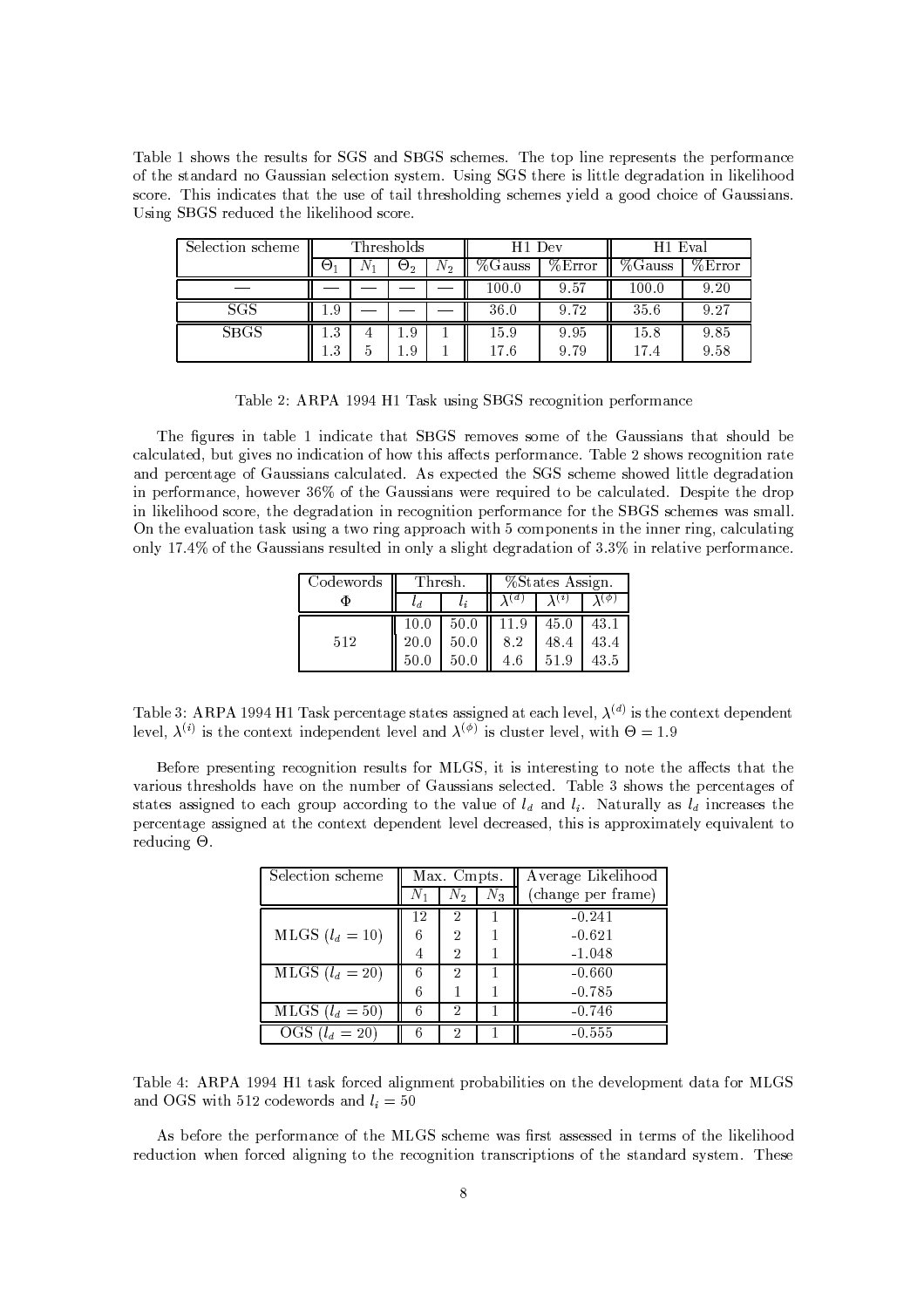are illustrated in table 4. At the low occupancy count of  $l_d = 10$  there is little degradation in likelihood for the 12 component case. However reducing the number of components does affect the likelihood score. It is interesting to compare the MLGS scheme with the OGS scheme. At the same thresholds there was a smaller reduction in likelihood using OGS than MLGS. This indicates that the simple decision rule used in MLGS is sub-optimal. Unfortunately the OGS scheme is only applicable prior to any backing-off, though this does indicate that the use of a more complex selection process such as that described in appendix A may be beneficial.

| Selection scheme    | Thresh. |         | H <sub>1</sub> Dev |        | H <sub>1</sub> Eval |        |
|---------------------|---------|---------|--------------------|--------|---------------------|--------|
|                     | $^{t}d$ | $l_{i}$ | $\%$ Gauss         | %Error | $\sqrt[6]{6}$ auss  | %Error |
|                     | 10.0    | 50.0    | 15.4               | 9.78   | 15.2                | 9.35   |
| MLGS $(N_2 = 2)$    | 20.0    | 50.0    | 14.1               | 9.84   | 13.9                | 9.46   |
|                     | 50.0    | 50.0    | 12.6               | 10.11  | 12.5                | 9.41   |
| MLGS $(N_2 = 1)$    | 20.0    | 50.0    | 11.4               | 10.02  | $11.2\,$            | 9.49   |
| OGS<br>$=2$<br>V 2. | 20.0    | 50.0    | 14.1               | 9.78   | 13.9                | 9.56   |

Table 5: ARPA 1994 H1 Task using MLGS with 512 codewords  $N_1 = 6$ ,  $N_3 = 1$  and  $\Theta = 1.9$ 

From table 4 reducing the value of  $N_1$  from 6 to 4 seriously affected the likelihood.  $N_1$  was therefore set to 6 and various parameters investigated in terms of percentage of Gaussians calculated and word error rates. The results are shown in table 5. Comparing these performance figures with those in table 2 shows that similar performance may be obtained at a reduced number of Gaussians calculated. For example on the evaluation data a performance degradation of only around 3% may be achieved with under 14% of the Gaussians calculated, compared to over 17% with SBGS. It is also worth noting the performance when  $N_2 = 1$  where the percentage of Gaussians calculated is reduced by around 20%. This is not surprising given that around 50% of the states (see table 3) are assigned to this context independent grouping. Hence reducing the components for this group significantly reduces the number of Gaussians, but at some cost to the recognition performance, the development data results are degraded by around 5% (or 2% relative to the  $N_2 = 2$  case).

It is worth pointing out that the MLGS approach requires the setting of more variables in training than either SGS or SBGS. However, MLGS has the advantage that the choice of thresholds may be explicitly related to values measured from the training data. For the other schemes, less explicit methods have to be used.

| Selection scheme | H <sub>1</sub> Dev |        | H <sub>1</sub> Eval |        |  |
|------------------|--------------------|--------|---------------------|--------|--|
|                  | %Gauss             | %Error | %Gauss              | %Error |  |
|                  | 100.0              | 9.57   | 100.0               | 9.20   |  |
| <b>SGS</b>       | 36.0               | 9.72   | 35.6                | 9.27   |  |
| <b>SBGS</b>      | 17.6               | 9.79   | 17.4                | 9.58   |  |
| <b>MLGS</b>      | 14.1               | 9.84   | 13.9                | 9.46   |  |
| OGS              | 14.1               | 9.78   | 13.9                | 9.56   |  |

Table 6: Summary of comparative performance for the various selection schemes on the ARPA 1994 H1 Task

Finally, table 6 shows the performance of a series of comparable Gaussian selection schemes. All the state-based Gaussian schemes show significant reductions in the percentage of Gaussians calculated compared to the SGS scheme. The performance of the MLGS and OGS schemes show further improvements compared to the SBGS scheme.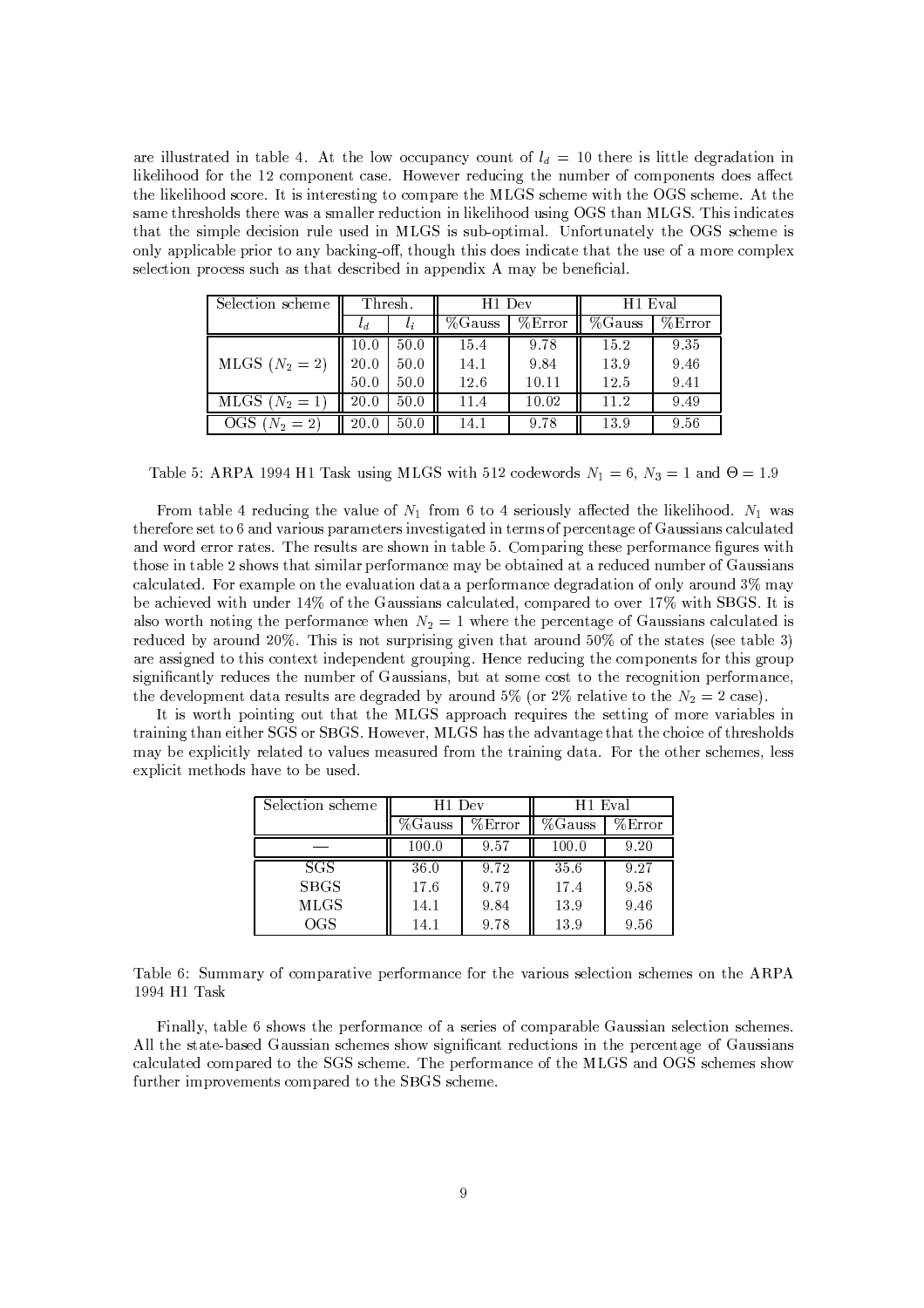## Conclusions  $6\phantom{1}6$

This paper has considered the problem of Gaussian selection. In particular it has addressed the problem of, having split the acoustic space into a set of clusters, how to select the "best" short-list of Gaussians to associate with each cluster. Various new selection schemes have been introduced based on the use of state information, specifically which state each of the components belongs to. First a simple extension of standard Gaussian selection was described, where a maximum number of components per-state constraint was applied. Then the more complex MLGS scheme was presented based on selecting Gaussians such that the likelihood of the training data is maximised. Techniques for handling limited training data were also described. The technique using state information were compared with the standard Gaussian selection scheme on a large vocabulary task, the 1994 ARPA Hub 1 task. On this task a substantial reduction in the computation of Gaussians was achieved. Despite the fact that lattice rescores were used, thus yielding a higher percentage of Gaussians calculated than if a full system was run, less than 15% of the Gaussians were required to be calculated for little degradation in performance.

In this paper only the simpler versions of maximum likelihood Gaussian selection have been examined. Future work will use decision trees to handle limited training data and more complex selection schemes

## $\overline{7}$ Acknowledgements

Mark Gales is supported by a Research Fellowship from Emmanuel College, Cambridge. Kate Knill was funded by Hewlett-Packard Labs, Bristol, UK.

## A More Accurate Algorithm for MLGS Α

As described in section 4.1 the aim of MLGS is to select the Gaussians for the short-list associated with state j and cluster  $\chi_{\phi}$  according to

$$
\hat{\nu}_{\phi} = \arg \max_{\nu_{\phi}} \left\{ \sum_{t=1}^{T} \gamma_j(t) p(\chi_{\phi} | \mathbf{o}(t)) \log \left( \sum_{G(jm) \in \nu_{\phi}} w_{jm} \mathcal{N}(\mathbf{o}(t); \mu_{jm}, \Sigma_{jm}) \right) \right\}
$$
(17)

where the maximisation is over all short-lists of the appropriate length. It is too expensive both computationally and in terms of memory requirements to investigate every possible component grouping within a state. However by using a scheme similar to the clustering scheme proposed by Chou [4] a relatively efficient selection scheme may be devised. Two additional assumptions are made. First, all the data from a particular component, according to the no Gaussian selection scheme, is re-assigned in a similar way in the system with Gaussian selection. Second the framestate component alignment is not significantly altered. The selection process therefore becomes

$$
\hat{\nu}_{\phi} = \arg \max_{\nu_{\phi}} \left\{ \sum_{G(jm) \in \nu_{\phi}} \sum_{t=1}^{T} \gamma_j(t) \gamma_m'(t) \log (w_{jm} \mathcal{N}(\mathbf{o}(t); \mu_{jm}, \Sigma_{jm})) \right\}
$$
(18)

where  $\gamma'_m(t)$  is the probability that the observation at time t was assigned to component m in the hypothesised short-list, subject to the previously stated constraint that all data from the same component is reassigned in a similar way.

The problem is how to assign all the data to one of the components in the short-list, i.e. find  $\gamma'_m(t)$ . As the data must be re-assigned on a component level,  $\mathcal{D}_{jm\phi}$  will be used to represent all the data associated with component m of state j and cluster  $\chi_{\phi}$ , and  $\gamma'_{jm\phi}(k)$  to represent the assignment of all the data from component  $k$  to component  $m$  in the short-list (see below). The selection process in equation 18 may then be rewritten as

$$
\hat{\nu}_{\phi} = \arg \max_{\nu_{\phi}} \left\{ \sum_{G(jm) \in \nu_{\phi}} \sum_{G(jk)} \gamma'_{jm\phi}(k) \left[ \mathcal{L}(\mathcal{D}_{jk\phi}; \mu_{jm}, \Sigma_{jm}) + \sum_{t=1}^{T} L_{jk\phi}(t) \log(w_{jm}) \right] \right\} \tag{19}
$$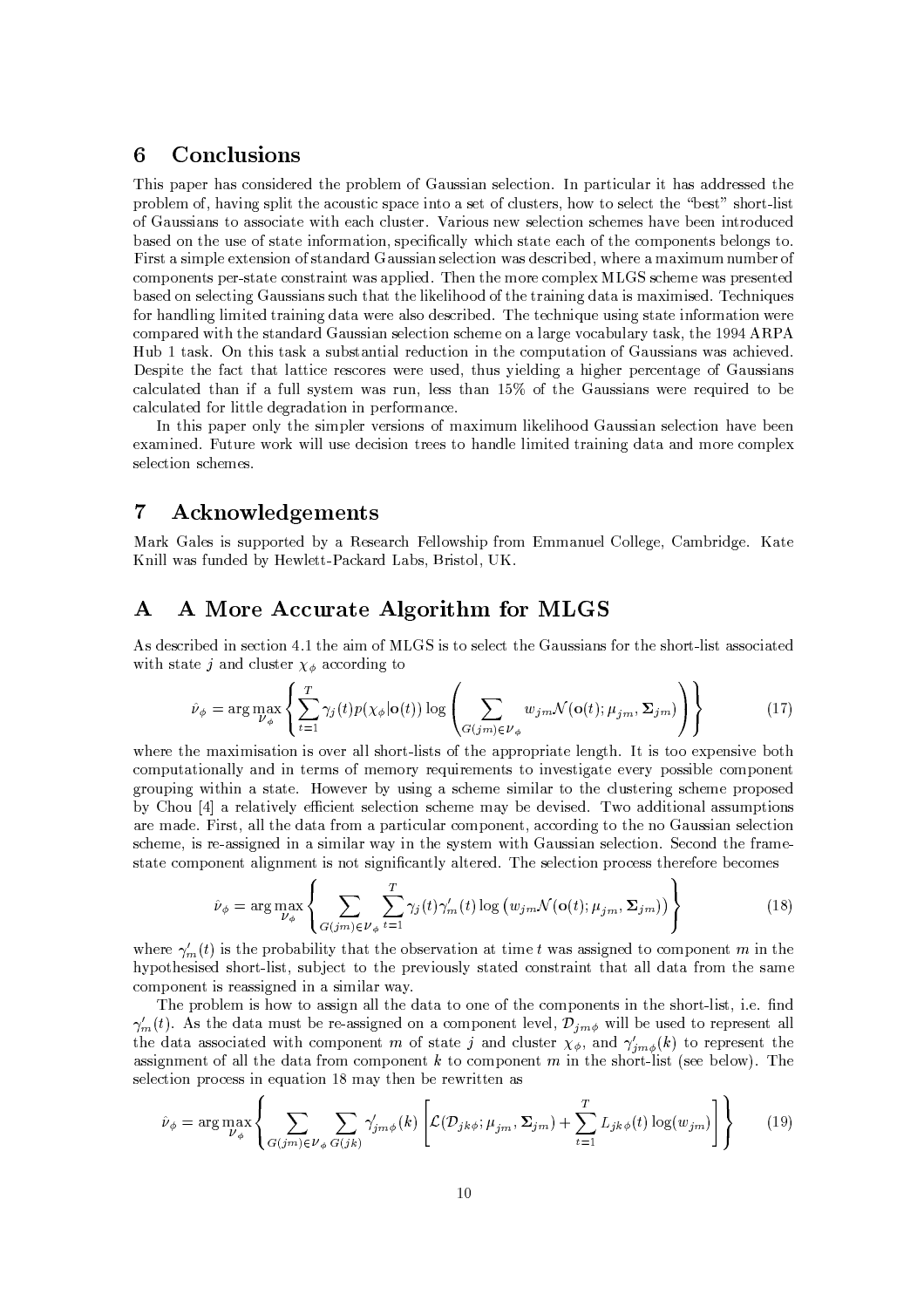where

$$
\mathcal{L}(\mathcal{D}_{jk\phi}; \mu_{jm}, \Sigma_{jm}) = -\frac{1}{2} \left[ \left( K_{jm} + \mu_{jm}^T \Sigma_{jm}^{-1} \mu_{jm} \right) \sum_{t=1}^T L_{jk\phi}(t) + \text{tr} \left( \Sigma_{jm}^{-1} \sum_{t=1}^T L_{jk\phi}(t) \mathbf{o}(t) \mathbf{o}(t)^T \right) + \mu_{jm}^T \Sigma_{jm}^{-1} \sum_{t=1}^T L_{jk\phi}(t) \mathbf{o}(t) \right]
$$
\n(20)

and

$$
L_{jk\phi}(t) = \gamma_{jk}(t)p(\chi_{\phi}|\mathbf{o}(t))
$$
\n(21)

 $K_{im}$  is the standard normalising term associated with Gaussian  $G(im)$ .

Two assignment schemes may be used. First a "hard" assignment may be used according to

$$
\gamma'_{jm\phi}(k) = \begin{cases} 1, & \text{iff } G(jm) = \arg\max_{G(jm)\in\mathcal{V}_{\phi}} \left\{ \mathcal{L}(\mathcal{D}_{jk\phi}; \mu_{jm}, \Sigma_{jm}) + \sum_{t=1}^{T} L_{jk\phi}(t) \log(w_{jm}) \right\} \\ 0 & \text{otherwise} \end{cases}
$$
(22)

An alternative is to use a soft assignment.

$$
\gamma'_{jm\phi}(k) = \frac{\exp\left(\mathcal{L}(\mathcal{D}_{jk\phi}; \mu_{jm}, \Sigma_{jm}) + \sum_{t=1}^{T} L_{jk\phi}(t) \log(w_{jm})\right)}{\sum_{G(jm)\in\mathcal{V}_{\phi}} \exp\left(\mathcal{L}(\mathcal{D}_{jk\phi}; \mu_{jm}, \Sigma_{jm}) + \sum_{t=1}^{T} L_{jk\phi}(t) \log(w_{jm})\right)}
$$
(23)

This is analogous to Baum-Welch re-estimation in contrast to Viterbi re-estimation. Both these schemes re-assign data in an optimal ML sense.

## B Handling Limited Training Data with Decision Trees

There are a variety of standard schemes to ensure that HMM parameters are robustly estimated. Many of these schemes may be applied to ensure robust short-list generation for Gaussian selection.

One currently popular scheme for robustly estimating parameters in speech recognition is to use a decision tree approach [1, 12]. This allows a smooth sharing of data between the various contexts of a particular phone, or even between phones. Assuming that the speech recogniser has been built using decision trees<sup>8</sup>, the same trees may be used in the Gaussian selection process. To ensure the selection process is robust a minimum threshold is set. A simple top-down scheme starts the search at the root node (assuming that the root node has sufficient data) for each cluster and then:

For a node A  
\nif A has children B and C  
\nif 
$$
\sum_{Leaf_B} \sum_{t=1}^{T} \gamma_j(t) p(\chi_{\phi} | \mathbf{o}(t)) >
$$
 *Thresh*  
\n*search through node B*  
\n*else*  
\nlet all components of subtree A be associated with all  
\n*the states of subtree B*  
\nif  $\sum_{Leaf_C} \sum_{t=1}^{T} \gamma_j(t) p(\chi_{\phi} | \mathbf{o}(t)) >$  *Thresh*  
\n*search through node C*  
\n*else*  
\nlet all components of subtree A be associated with all  
\n*the states of subtree C*  
\n*let all components of subtree A be associated with all the  
\n*states of subtree A**

<sup>&</sup>lt;sup>8</sup>If this is not the case a separate decision tree may be built.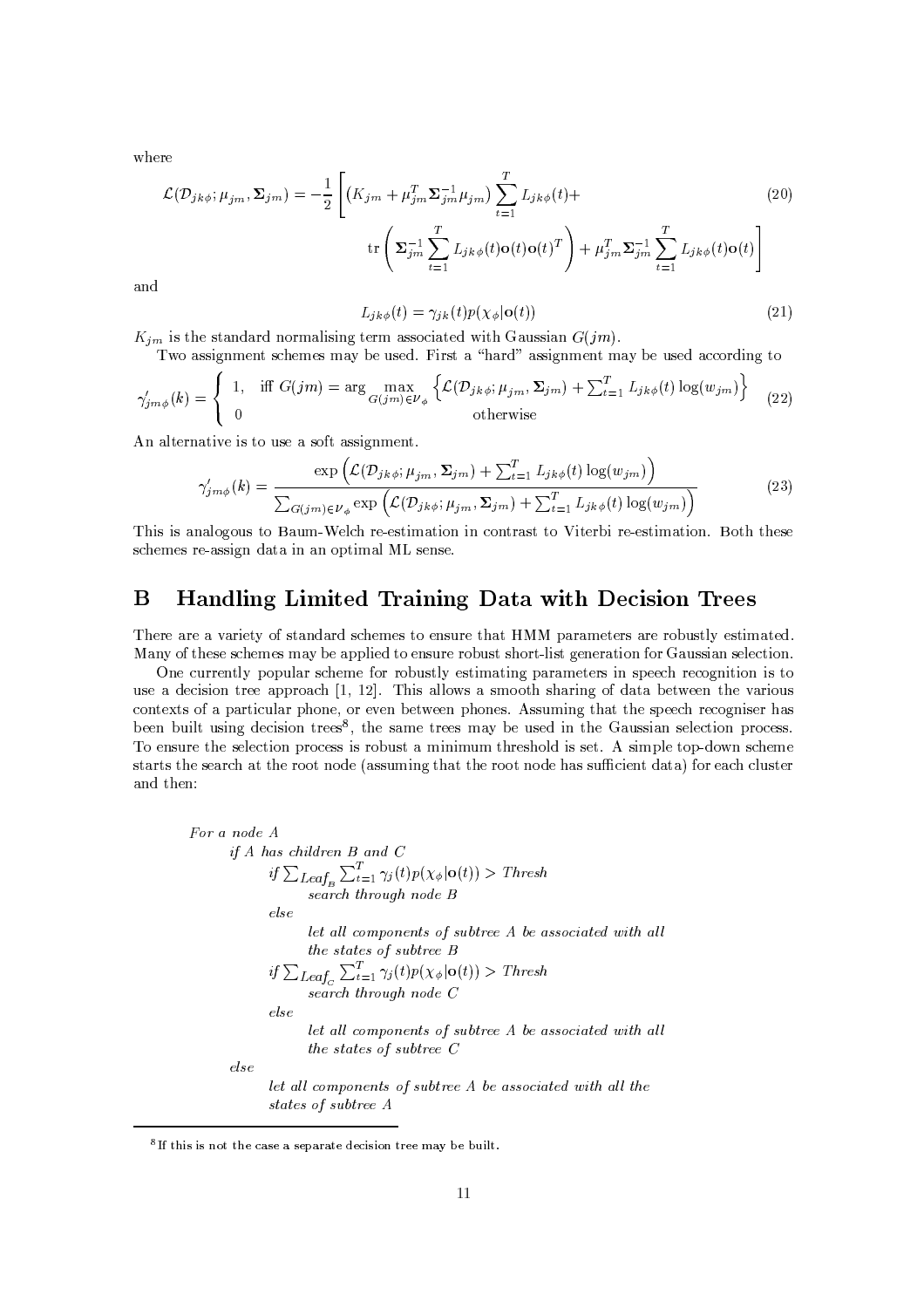where  $\text{Leaf}_B$  indicates all leaves of subtree B. Using this scheme the set of components to be associated with each state is easily derived. Depending on the selection process to be used determines how this information is to be used. For the standard MLGS scheme the following selection process is used.

$$
G(jm) \in \nu_{\phi} \text{ iff } G(jm) \in \arg\max_{m} (n) \left\{ \sum_{k \in s(j)} \sum_{t=1}^{T} \gamma_k(t) p(\chi_{\phi} | \mathbf{o}(t)) \log (w_{jm} \mathcal{N}(\mathbf{o}(t); \mu_{jm}, \Sigma_{jm})) \right\}
$$
(24)

where  $s(j)$  is the list if all components associated with state j as determined by the decision tree. For the accurate MLGS scheme described in appendix A all components associated with state  $j$ must be assigned to one of the components in the hypothesised short-list, i.e.  $\gamma'_{j m \phi}(k)$  is calculated for all components.